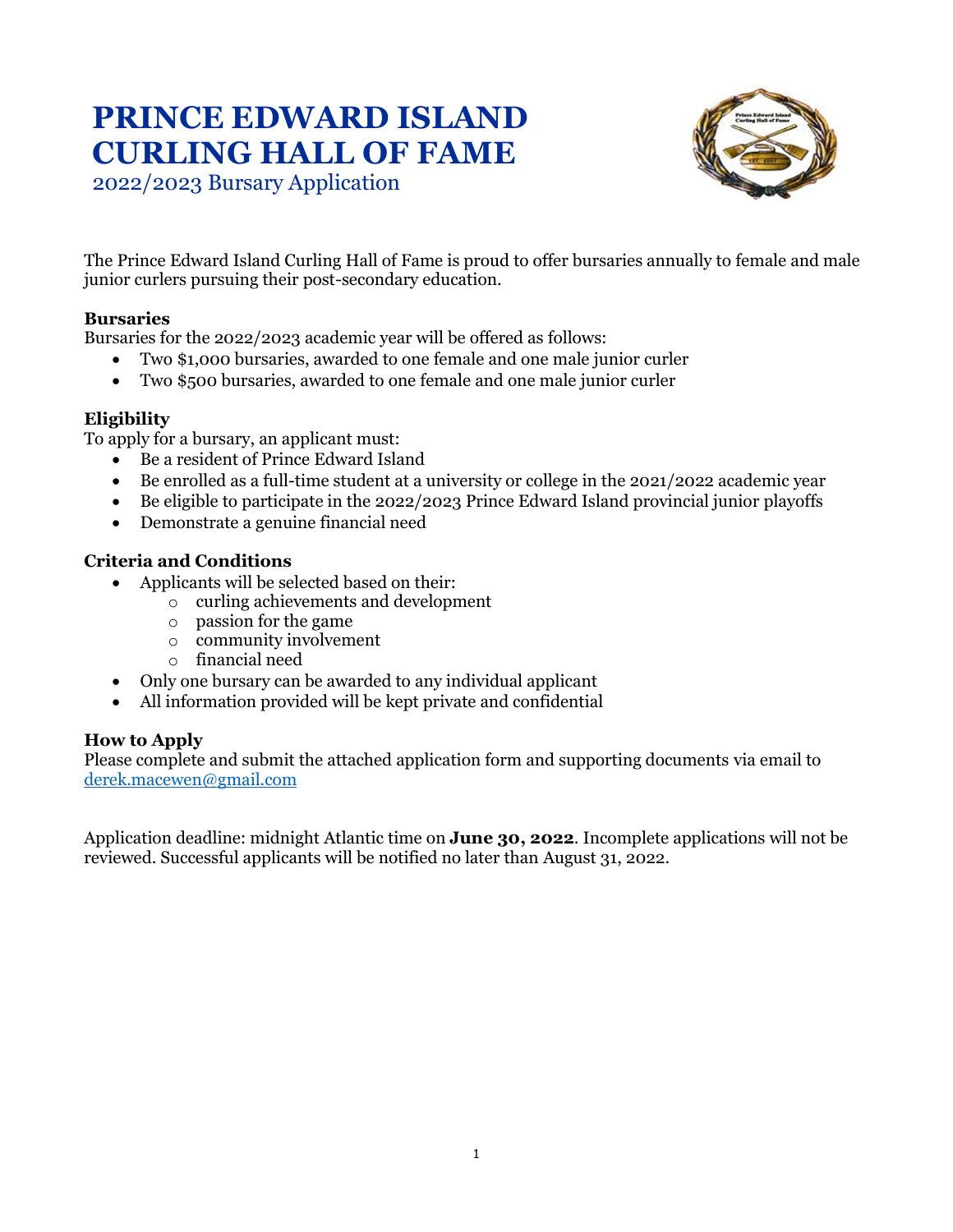## **PRINCE EDWARD ISLAND CURLING HALL OF FAME** 2022/2023 Bursary Application



| <b>APPLICANT INFORMATION</b>                                                                      |                                          |                  |
|---------------------------------------------------------------------------------------------------|------------------------------------------|------------------|
| <b>First Name</b>                                                                                 | Last Name                                |                  |
| <b>Street Address</b>                                                                             |                                          | Apartment/Unit # |
| City, Town, Village                                                                               | Province                                 | Postal Code      |
| Phone                                                                                             | E-mail Address                           |                  |
| Male<br>Female                                                                                    | Date of Birth (DD/MM/YYYY)               |                  |
|                                                                                                   |                                          |                  |
| <b>SCHOOL/ COLLEGE/UNIVERSITY</b>                                                                 |                                          |                  |
| College or University you will be attending in 2022/2023                                          |                                          |                  |
| Program of study for the 2022/2023<br>vear                                                        |                                          |                  |
|                                                                                                   |                                          |                  |
| <b>FUNDING</b>                                                                                    |                                          |                  |
| Please indicate your means of financial assistance to pay for tuition, books, and living expenses |                                          |                  |
| Scholarships<br>No                                                                                | Yes                                      |                  |
| and/or Bursaries                                                                                  | If yes, total amount \$                  |                  |
|                                                                                                   | $Title(s)$ of<br>Scholarships/Bursaries: |                  |
| Loans<br>N <sub>0</sub>                                                                           | Yes                                      |                  |
|                                                                                                   | If yes, total amount \$                  |                  |
|                                                                                                   | Source of<br>$loan(s)$ :                 |                  |
| Please indicate your estimated expenses                                                           |                                          |                  |
| Tuition \$                                                                                        |                                          |                  |
| Books and supplies \$                                                                             |                                          |                  |
| Living Expenses (if not living at home) \$                                                        |                                          |                  |
| Transportation \$                                                                                 | Transportation details:                  |                  |